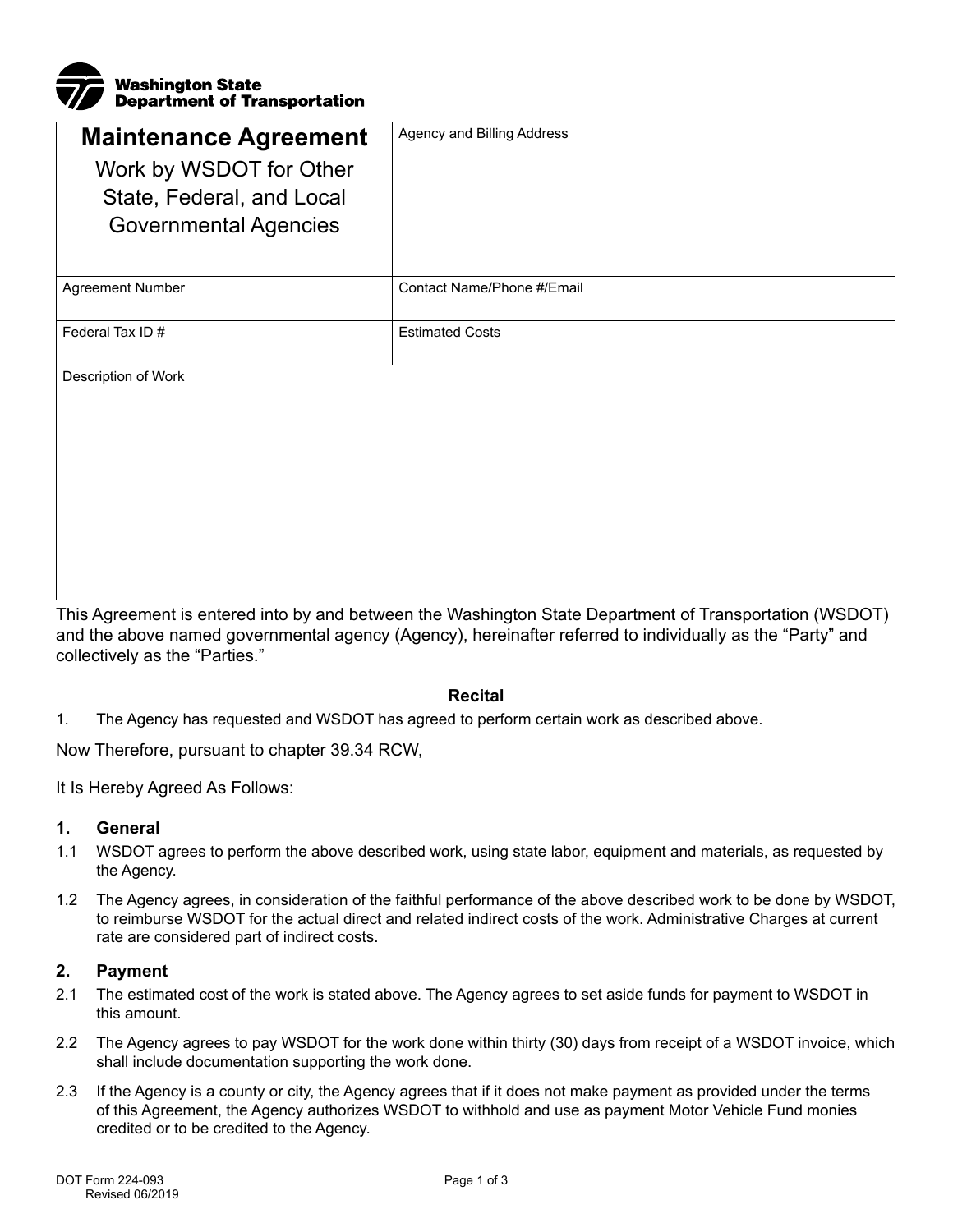2.4 The Agency agrees further that if payment is not made to WSDOT within thirty (30) days from receipt of WSDOT's invoice, WSDOT may charge late fees and/or interest in accordance with Washington State Law.

# **3. Increase in Cost**

The Parties agree that the estimated cost of the work may be exceeded by up to 25%. In the event of such increased costs the Parties agree to modify the estimated cost of work by written amendment, signed by both Parties. WSDOT shall notify the Agency of increased costs as they become known.

# **4. Right of Entry**

The Agency grants to WSDOT a right of entry upon all land in which the Agency has interest for the purpose of accomplishing the work described above.

#### **5. Claims**

Claims for Damages: After completion of work by WSDOT, in the event of claims for damages or loss attributable to bodily injury, sickness, death, or injury to or destruction of property that occurs within the limits of the work performed by WSDOT for the Agency, the Agency shall defend such claims and hold harmless the WSDOT therefrom, and WSDOT shall not be obligated to pay any claim, judgement or cost of defense. Nothing in this Section, however, shall remove from WSDOT any responsibility defined by the current laws of the state of Washington or from any liability for damages caused by WSDOT's own negligent acts or omissions independent of the work performed pursuant to this Agreement.

### **6. Indemnification**

The Agency shall defend, protect and hold harmless WSDOT, its officers, officials, employees, and/or agents from and against all claims, suits or actions arising from the negligent acts or omissions of Agency, its officers, officials, employees, assigns, contractors, sub-contractors, tenants, sub-tenants, licensees, invitees and/or agents while performing work under the terms of this Agreement. This defense and indemnity obligation shall not include such claims, actions, costs, damages, or expenses which may be caused by the sole negligence of WSDOT, its officers, officials, employees, contractors, sub-contractors and/or agents; provided, however, that if the claims, suits or actions are caused by or result from the concurrent negligence of (a) WSDOT, its officers, officials, agents, contractors, sub-contractors or employees and (b) the Agency, its officers, officials, employees, assigns, contractors, sub-contractors, tenants, sub-tenants, licensees, invitees and/or agents, or involves those actions covered by RCW 4.24.115, this indemnity provision shall be valid and enforceable only to the extent of the negligence of the Agency or its officers, officials, employees, assigns, contractors, sub-contractors, tenants, sub-tenants, licensees, invitees and/or agents. Agency specifically assumes potential liability for the actions brought by Agency's employees and solely for the purposes of this indemnification and defense, Agency specifically waives any immunity it may be afforded in connection with such claims under the State industrial insurance law, Title 51 RCW. Agency recognizes that this waiver was the subject of mutual negotiations.

This indemnification and waiver shall survive the termination of this Agreement.

#### **7. Modification**

This Agreement may be amended by the mutual agreement of the Parties. Such amendments or modification shall not be binding unless they are in writing and signed by persons authorized to bind each Party.

### **8. Termination Clause**

### **(Check the Appropriate Box Below)**

8.1 This Agreement will automatically terminate five (5) years after date of execution. This Agreement  $\sim$ may be terminated by either Party upon thirty (30) days advanced written notice to the other Party. In the event of termination, payment will be made by the Agency for work completed by WSDOT as of the effective date of termination.

8.2 This Agreement will terminate upon completion of the work described herein.